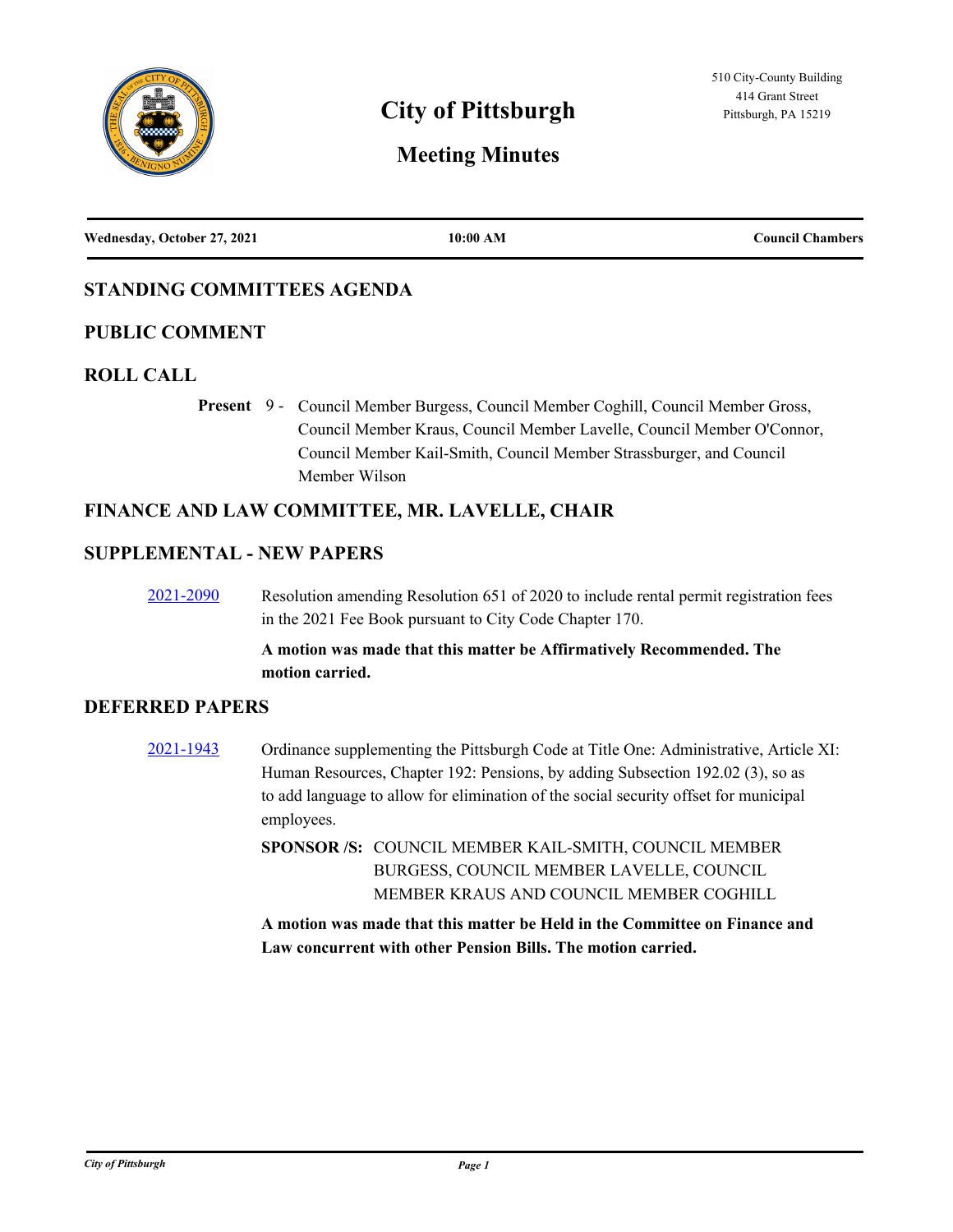| 2021-1996         | Resolution amending Resolution 452 of 2020, which authorized the Mayor and the<br>City Solicitor to enter into a Professional Services Agreement with DeForest,<br>Koscelnik, Yokitis & Berardinelli, Koppers Building, 30th Floor, 435 Seventh Ave.,<br>Pittsburgh, PA 15219 for professional legal services regarding ethics matters, by<br>increasing the total spend by \$25,000.00 (Twenty Five Thousand Dollars and No<br>Cents) for a new not to exceed amount of \$70,000.00 (Seventy Thousand Dollars<br>and No Cents).<br>(Executive Session held)                                                    |
|-------------------|-----------------------------------------------------------------------------------------------------------------------------------------------------------------------------------------------------------------------------------------------------------------------------------------------------------------------------------------------------------------------------------------------------------------------------------------------------------------------------------------------------------------------------------------------------------------------------------------------------------------|
|                   | A motion was made that this matter be Affirmatively Recommended. The<br>motion carried.                                                                                                                                                                                                                                                                                                                                                                                                                                                                                                                         |
| 2021-1997         | Resolution amending Resolution 372 of 2020, which authorized the Mayor and the<br>City Solicitor to enter into a Professional Services Agreement with Jones Passodelis,<br>PLLC, Gulf Tower, Suite 3410, 707 Grant Street, Pittsburgh, PA 15219 for<br>professional legal services for an employment related matter before the Human<br>Relations Commission, by increasing the total spend by \$8,019.58 (Eight Thousand<br>Nineteen Dollars and Fifty Eight Cents) for a new not to exceed amount of<br>\$32,019.58 (Thirty Two Thousand Nineteen Dollars and Fifty Eight Cents).<br>(Executive Session Held) |
|                   | A motion was made that this matter be Affirmatively Recommended. The<br>motion carried.                                                                                                                                                                                                                                                                                                                                                                                                                                                                                                                         |
| 2021-1998         | Resolution authorizing the issuance of a warrant in favor of Francisco J. Muniain, c/o<br>his attorney, Matthew S. Marquette, 4773 William Flynn Highway, Allison Park, PA<br>15101, in the amount of Thirty Thousand Dollars (\$30,000.00) relating to the full and<br>final settlement of a case filed in the Allegheny County Court of Common Pleas at<br>A.R. 20-003025.<br>(Executive Session Held)                                                                                                                                                                                                        |
|                   | A motion was made that this matter be Affirmatively Recommended. The<br>motion carried.                                                                                                                                                                                                                                                                                                                                                                                                                                                                                                                         |
| <b>NEW PAPERS</b> |                                                                                                                                                                                                                                                                                                                                                                                                                                                                                                                                                                                                                 |
| 2021-2053         | Resolution authorizing, pursuant to pursuant to Ch. 210 ("Acceptance of Gifts to<br>City") of the City Code, the Mayor and the Director of the Department of Public<br>Works to accept a donation from Carnegie Mellon University in the amount of<br>TWO-HUNDRED FIFTY THOUSAND DOLLARS (\$250,000) for the design and<br>construction of playground improvements at Four Mile Run Playground in Greenfield<br>and Lewis Playground in Hazelwood.                                                                                                                                                              |
|                   | A motion was made that this matter be Affirmatively Recommended. The                                                                                                                                                                                                                                                                                                                                                                                                                                                                                                                                            |

**motion carried.**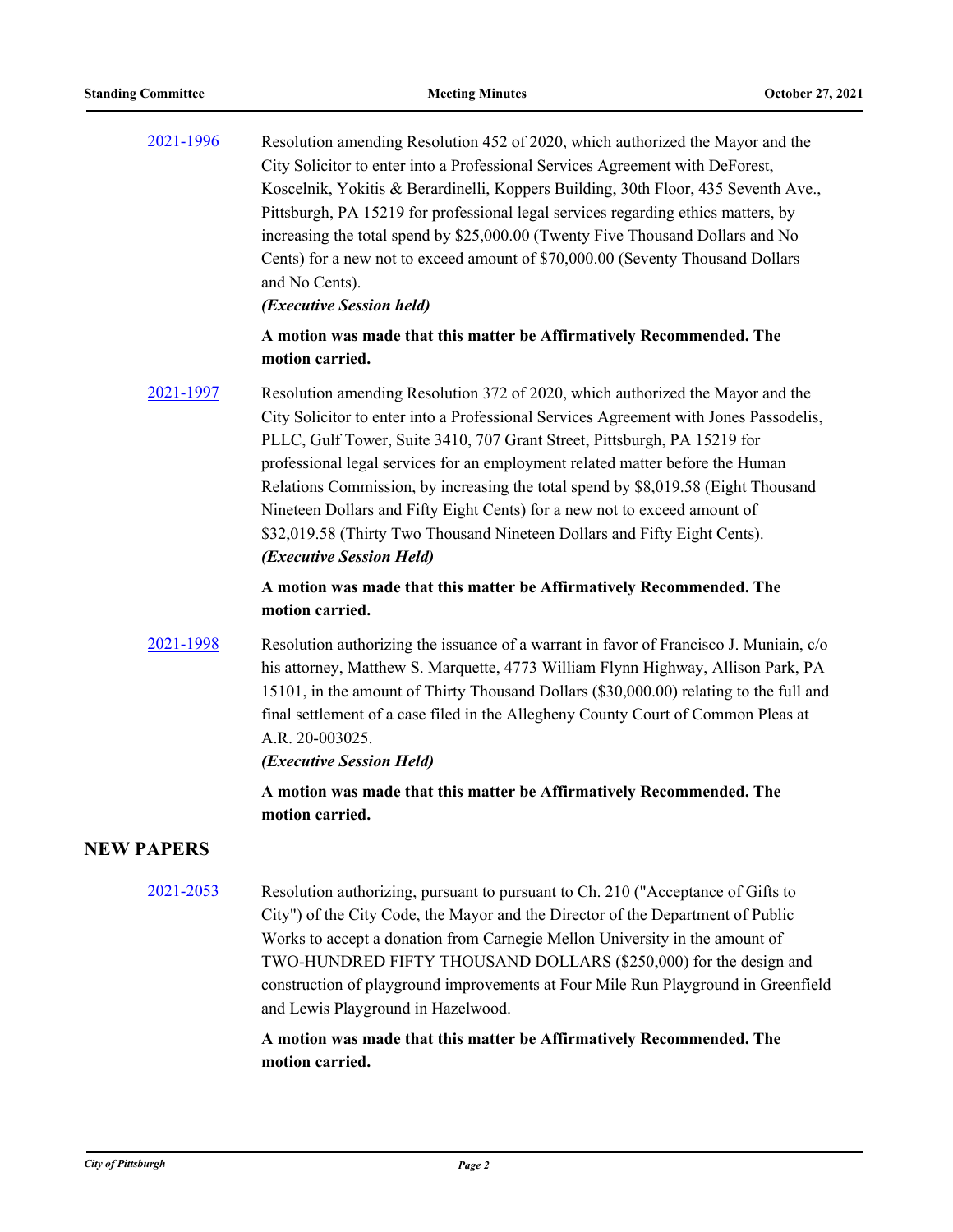| 2021-2054 | Resolution authorizing the issuance of a warrant in favor of Wheels, Inc. Attn:         |
|-----------|-----------------------------------------------------------------------------------------|
|           | Adrianna #12048, P.O. Box 5046, Des Plains, IL 600617-5046, in the amount of            |
|           | Six Thousand Five Hundred Twenty Six Dollars and Eighty Cents (\$6,526.80) in           |
|           | settlement of a claim for damage to a vehicle from City of Pittsburgh Public Works      |
|           | vehicle.                                                                                |
|           | A motion was made that this matter be Affirmatively Recommended. The<br>motion carried. |
| 2021-2055 | Resolution authorizing the issuance of a warrant in favor of Charles Rhys Griffin, 3916 |
|           | Coleman Street, Apt. 3, Pittsburgh, PA 15207, in the amount of Seven Thousand           |
|           |                                                                                         |

## a parked vehicle from a city Public Works vehicle on December 17, 2020. **A motion was made that this matter be Affirmatively Recommended. The**

**motion carried.**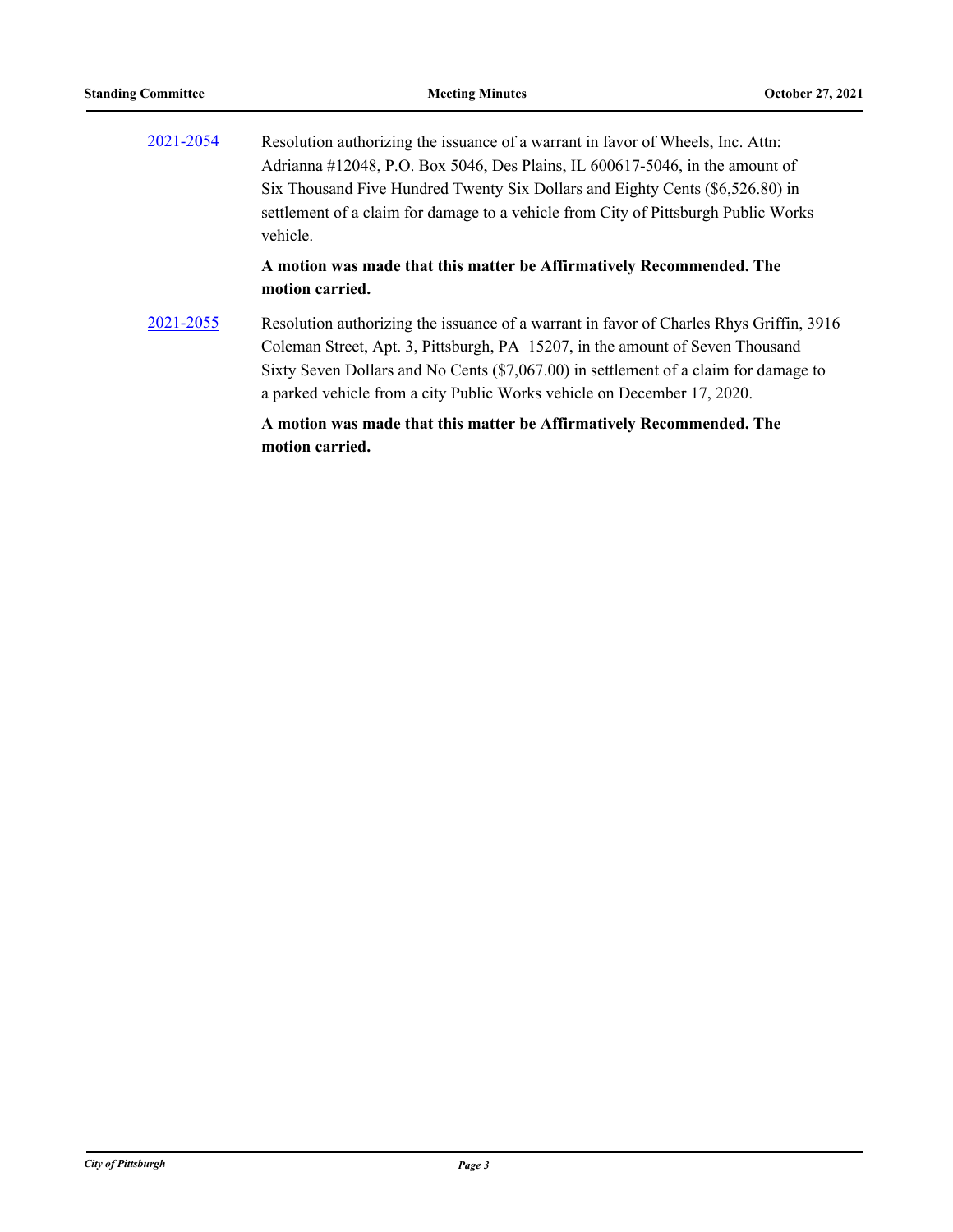#### **INVOICES**

#### **INVOICES FOR COUNCIL APPROVAL**

**The following departmental invoices not covered under a contract with the City shall be paid by the City Controller after the invoices have been approved by City Council at the October 27th Standing Committees meeting. A completed standard form detailing the expenditures is attached to all of the below listed invoices. No payments will be made to any of the below listed vendors prior the approval of City Council.**

#### **CITY COUNCIL**

**Analogue Imaging – yearly warranty for book scanner 3,500.00**

**Brillman, Laura – intern (Dist. 8) 288.00**

**Kail-Smith, Theresa – reimb/food for evening meeting (Dist. 2) 60.46**

**Legacy International Worship Center – donation (Dist. 1) 250.00**

**S & S Candy – candy for community events (Dist. 2) 384.90**

#### **OFFICE OF EQUITY**

**Global Wordsmiths – translation services 175.00**

#### **I&P**

**Barone Nicole – reimbursement for soda 7.49**

#### **CHR**

**Fair Housing Partnership of Greater Pittsburgh – fair housing testing 1,200.00**

#### **FINANCE**

*City of Pittsburgh Page 4*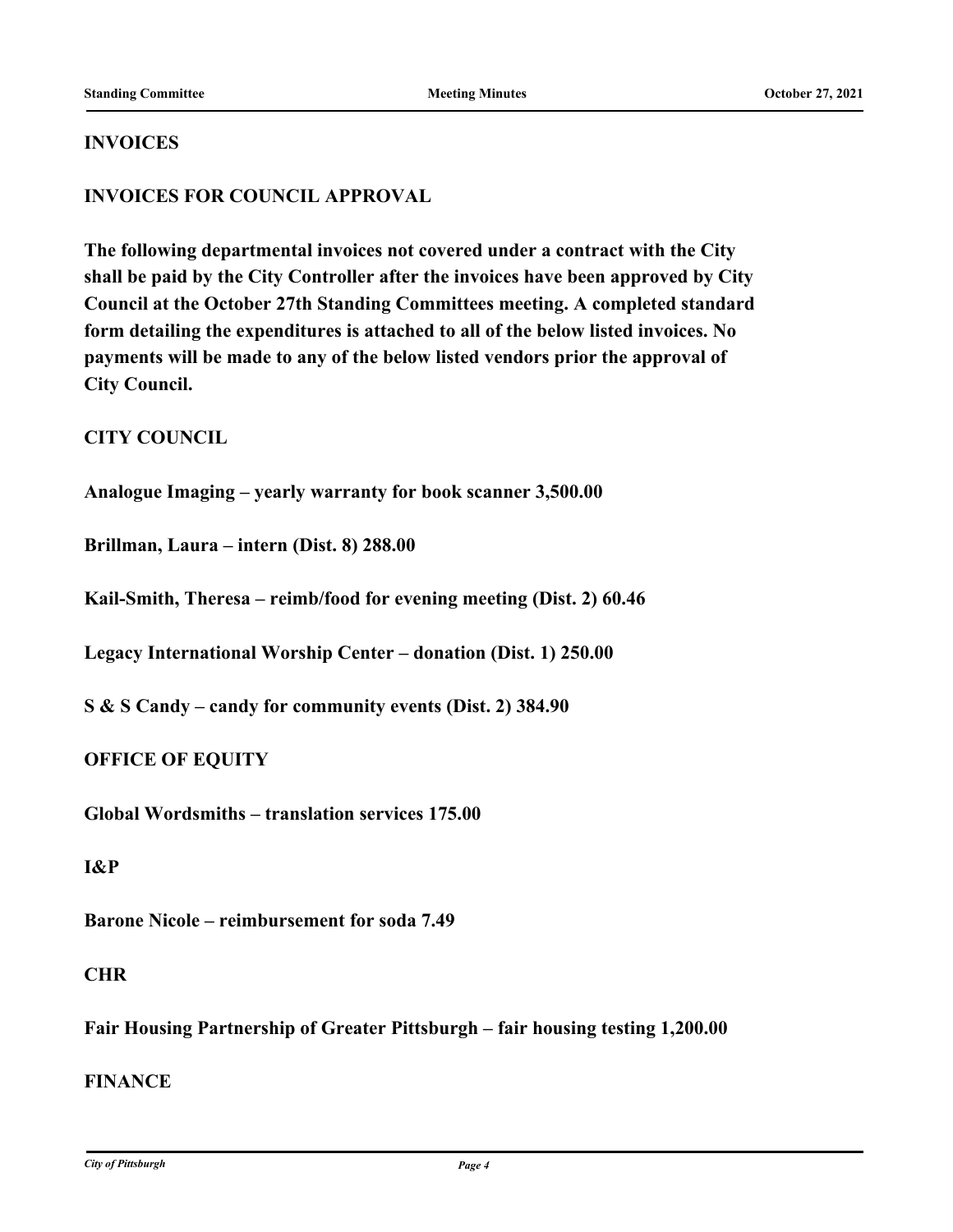**K-7 Parking Company – commercial parking lease 155.00**

**Stanley Convergent Security Solutions – security monitoring, cashier's office 183.60**

**Zilch, Robert – reimbursement for mileage 118.16**

**LAW**

**Thompson West – legal publications 806.30**

**Pittsburgh Collision and Reconstructive – collision reconstruction expert 2,783.40**

**Fraternal Order of Police - contractually obligated payment to legal defense fund 50,000.00**

**DeSimone, Jane, Arbitrator – arbitrator services for arbitration hearing 700.00**

**Creo, Robert A – arbitrator services for arbitration hearing 3,000.00**

**AKF Reporters Incorporated – video deposition of expert witness 626.15**

**Baumiller, Lawrence – reimbursement for continuing legal education 305.00**

**Walsh Barnes & Zumpella – medical records 329.44**

**Magna Legal Services – discovery deposition 998.75**

**Esquire Deposition Solutions – discovery deposition 424.60**

**HUMAN RESOURCES**

**YourMembership.com Inc – advertising 805.50**

#### **PLANNING**

**Everett, Stephanie Joy – virtual conference event: Rail~Volution 2021 100.00**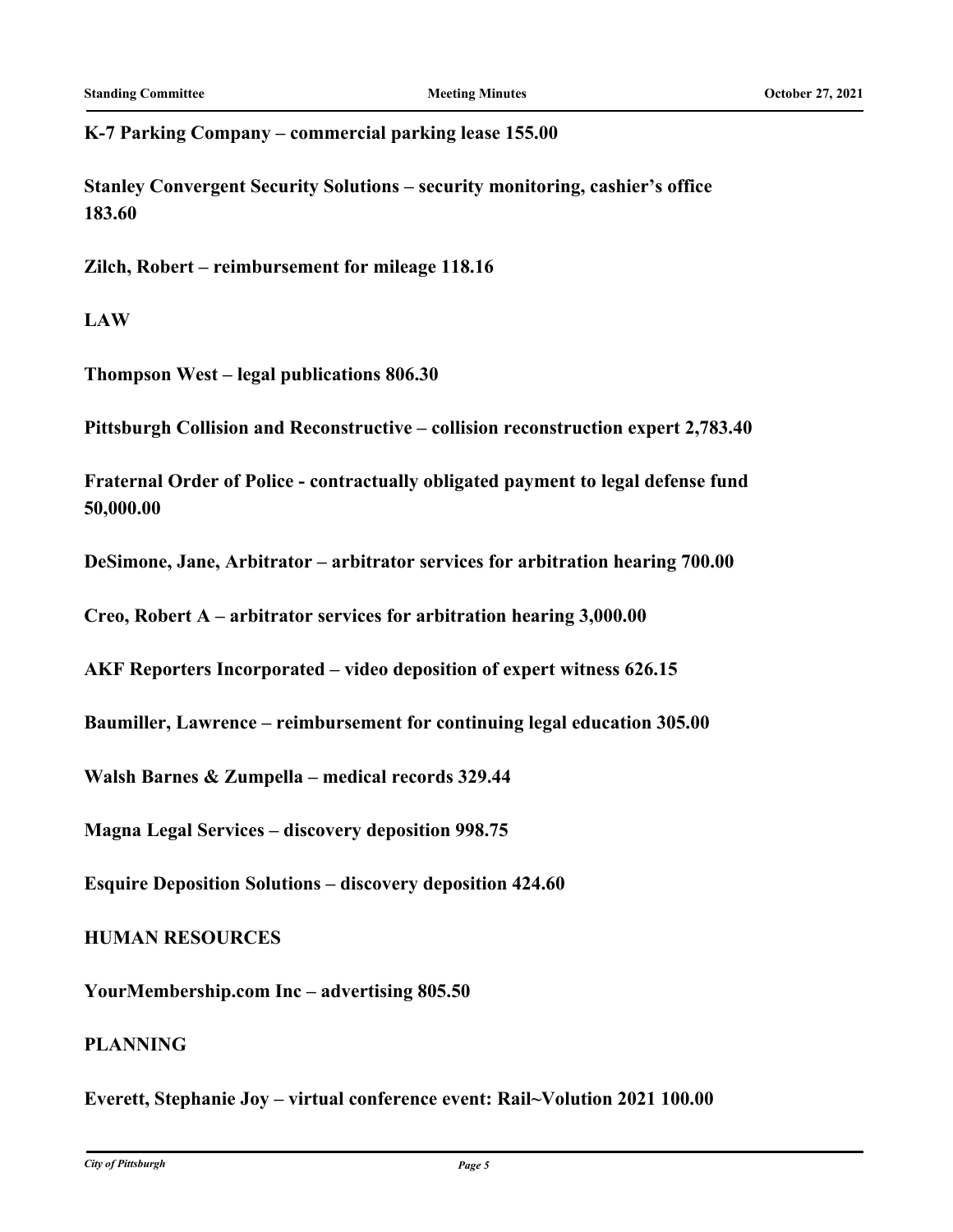**Kossis, Andrea Lavin – reimbursement for event: Rail~Volution 2021 100.00**

**PLI**

**Freyermuth, Ronald E – reimbursement for state certification 104.87**

**Perry, Gina – reimbursement for state certification 104.87**

**McDonald, Ian – reimbursement for state certification 104.87**

**Williams, Lance – reimbursement for state certification 104.87**

**Ballein, Alyssa – reimbursement for state certification 104.87**

**Henderson, Akil – reimbursement for state certification 219.00**

**Mariani, Mark – reimbursement for state certification 105.00**

#### **PUBLIC SAFETY ADMINISTRATION**

**Southside Community Council – reimbursement for annual community festival 1,000.00**

**DQE Communications – monthly high-speed service internet 275.00**

#### **POLICE**

**Weinheimer, Eric – reimbursement for fuel 80.81**

**Scanlon Counseling & Consulting – FFD and CI assessments 600.00**

#### **FIRE**

**Hydro Test Products – gauge calibration 273.60**

**Hydro Test Products – special pamphlets for hydrotest machine 389.51**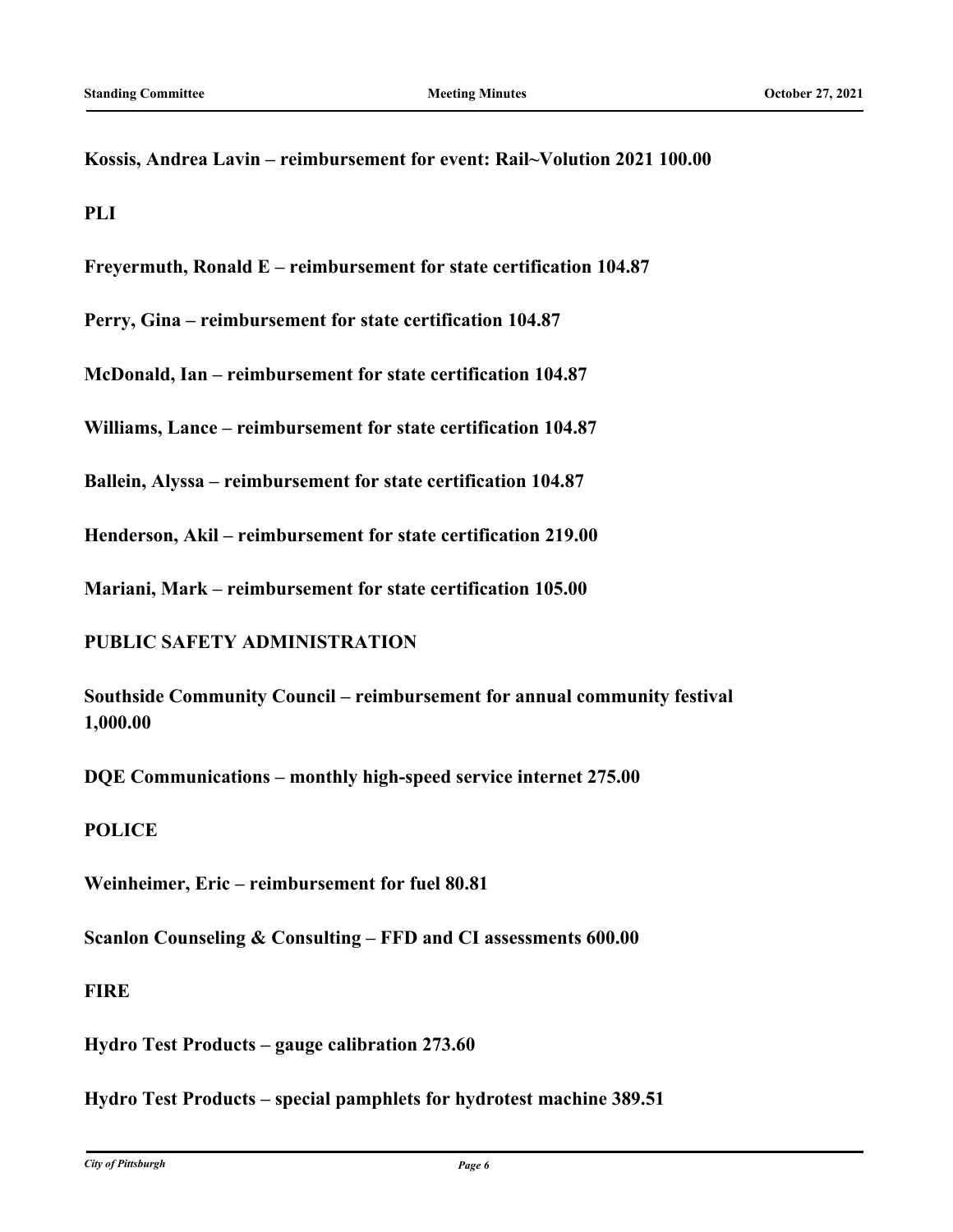**WB Mason Co Inc – bottled water for water dispenser 99.96**

**WB Mason Co Inc – bottled water for water dispenser 27.00**

**3 Rivers Fire Equipment – special couplings 263.97**

### **PUBLIC WORKS**

**Liberty Tire Recycling – tire recovery and disposal services (Solid Waste TF) 4,416.90**

**Zoresco Equipment Co – long term rental of storage trailers 240.00**

#### **DOMI**

**KDC – printing large quantity of postcards for community meeting 341.00 A motion was made that this matter be Approved. The motion carried.**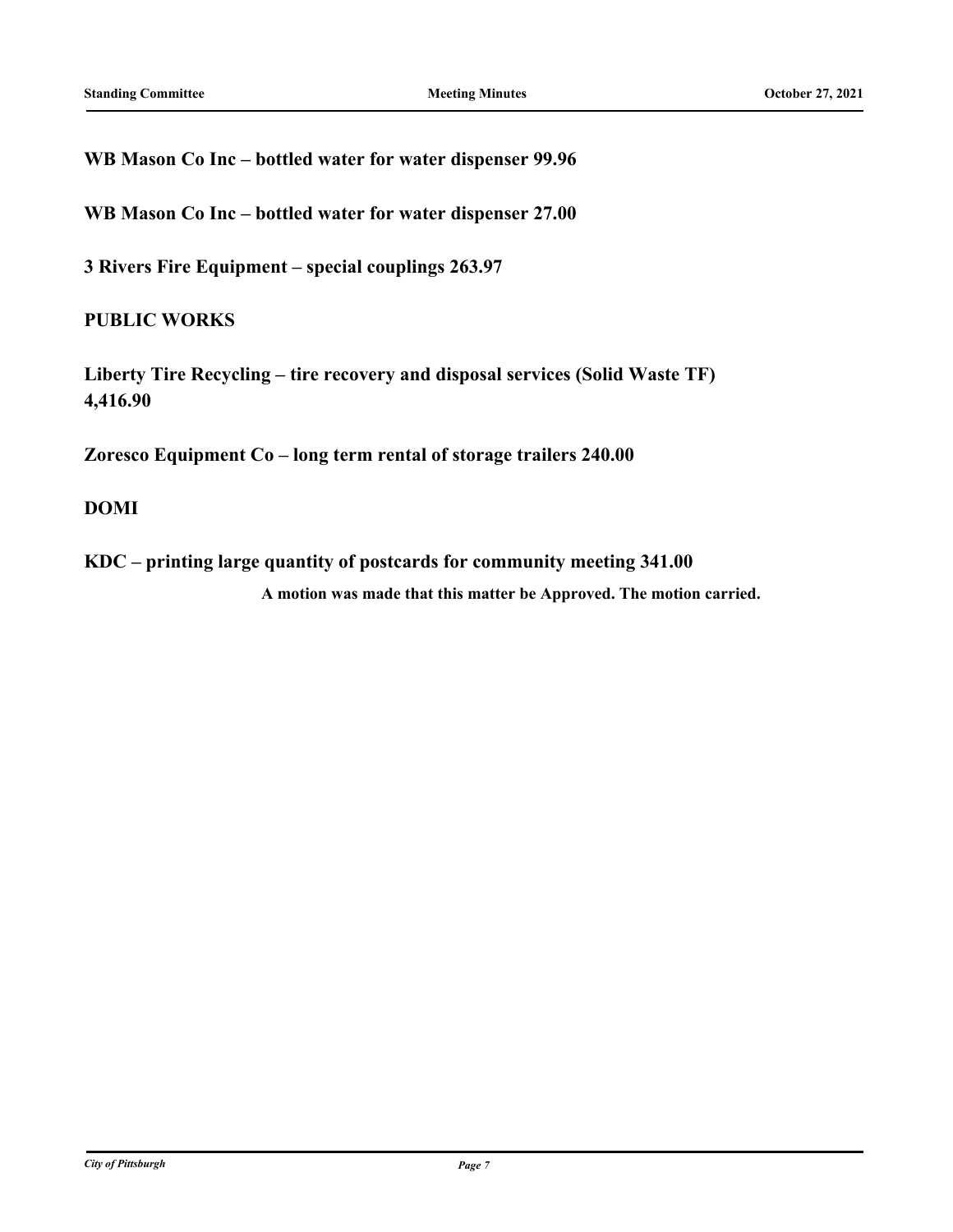#### **INTRA DEPARTMENTAL TRANSFERS**

**To: The Honorable President and Members of Council**

**From: Office of Management and Budget**

**Date: 10/22/2021**

**Re: Intradepartmental transfer**

**Dear President and Members of Council:**

**Per Resolution 650 of 2020, which authorizes City Council to approve intradepartmental transfers throughout the 2021 Fiscal Year, the Office of Management and Budget would like to make the following transfer(s):**

**Department of Law**

**Amount from:**

**\$107,190.69 from 108000.52101 Health Insurance**

**\$11,792.04 from 108000.52111 Other Insurance**

**\$15,847.25 from 108000.53517 Legal Fees**

**Amount to:**

**\$134,829.98 to 108000.58101 Judgements**

**This transfer is needed to align available funding for upcoming settlements.**

**A motion was made that this matter be Approved. The motion carried.**

**P-CARD APPROVALS**

**A motion was made that this matter be Approved. The motion carried.**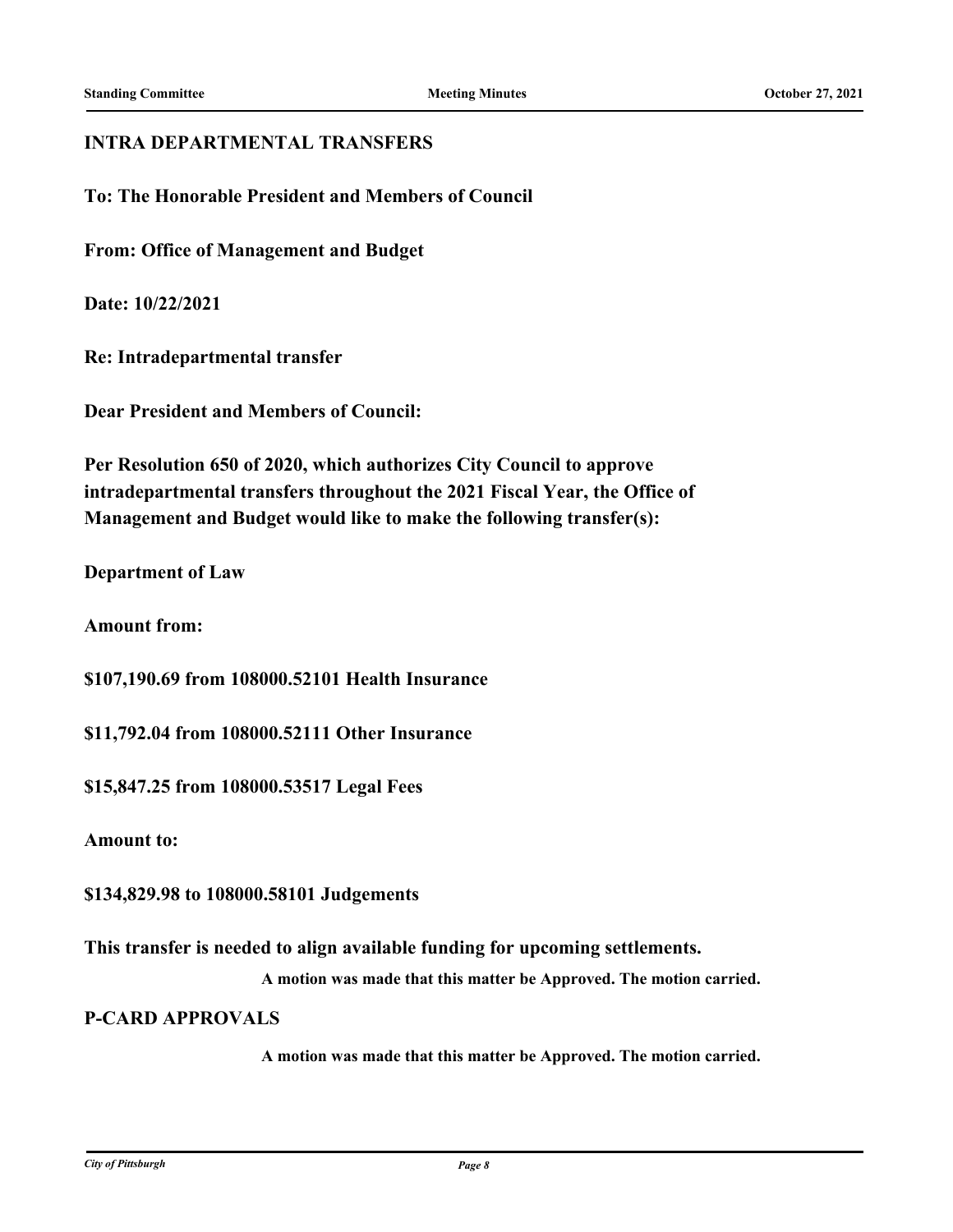[Item 74](http://pittsburgh.legistar.com/gateway.aspx?m=l&id=/matter.aspx?key=26986) P-Cards

#### **PUBLIC SAFETY SERVICES COMMITTEE, MR. O'CONNOR, CHAIR**

#### **NEW PAPERS**

[2021-2056](http://pittsburgh.legistar.com/gateway.aspx?m=l&id=/matter.aspx?key=26933) Resolution authorizing the issuance of a warrant in favor of the Port Authority of Allegheny County, 345 Sixth Avenue, Pittsburgh, PA 15222, in an amount not to exceed TWENTY-FOUR THOUSAND, SEVEN HUNDRED TWO DOLLARS AND FIFTY CENTS (\$24,702.50), for transportation services provided for the 2019 City of Pittsburgh Richard S. Caliguiri Great Race on September 29, 2019, and 2021 City of Pittsburgh Richard S. Caliguiri Great Race on September 26, 2021.

> **A motion was made that this matter be Affirmatively Recommended. The motion carried.**

#### **PUBLIC WORKS COMMITTEE, MR. COGHILL, CHAIR**

#### **SUPPLEMENTAL - NEW PAPERS**

[2021-2071](http://pittsburgh.legistar.com/gateway.aspx?m=l&id=/matter.aspx?key=26954) Resolution authorizing the Mayor and the Director of the Department of Public Works, to enter into an Agreement or Agreements, or the use of existing Agreements, between the City of Pittsburgh and Brighton Heights Citizens Federation (BHCF), a 501(c) non-profit organization, in order that the Brighton Heights Citizens Federation (BHCF) will utilize a part of the first floor of the City of Pittsburgh building, located at 3515 McClure Avenue, for temporary storage. The term of the lease shall not exceed twelve (12) months. The Agreement(s) shall be in a form approved by the City Solicitor.

#### **A motion was made that this matter be Affirmatively Recommended. The motion carried.**

### **NEW PAPERS**

[2021-2046](http://pittsburgh.legistar.com/gateway.aspx?m=l&id=/matter.aspx?key=26923) Resolution authorizing the Mayor and the Director of the Department of Public Works, on behalf of the Shade Tree Commission using funds of the Shade Tree Trust Fund (Resolution 490 of 2020), controlled by the Department of Public Works (DPW), to enter into a Cooperation Agreement for Tree-Related Activities and Services with Tree Pittsburgh not to exceed Twenty-Five Thousand, Seven Hundred Thirty Seven Dollars and sixty nine cents (\$25,737.69) to enable reimbursement/payment to TREE PITTSBURGH for work in calendar year 2020.

> **A motion was made that this matter be Affirmatively Recommended. The motion carried.**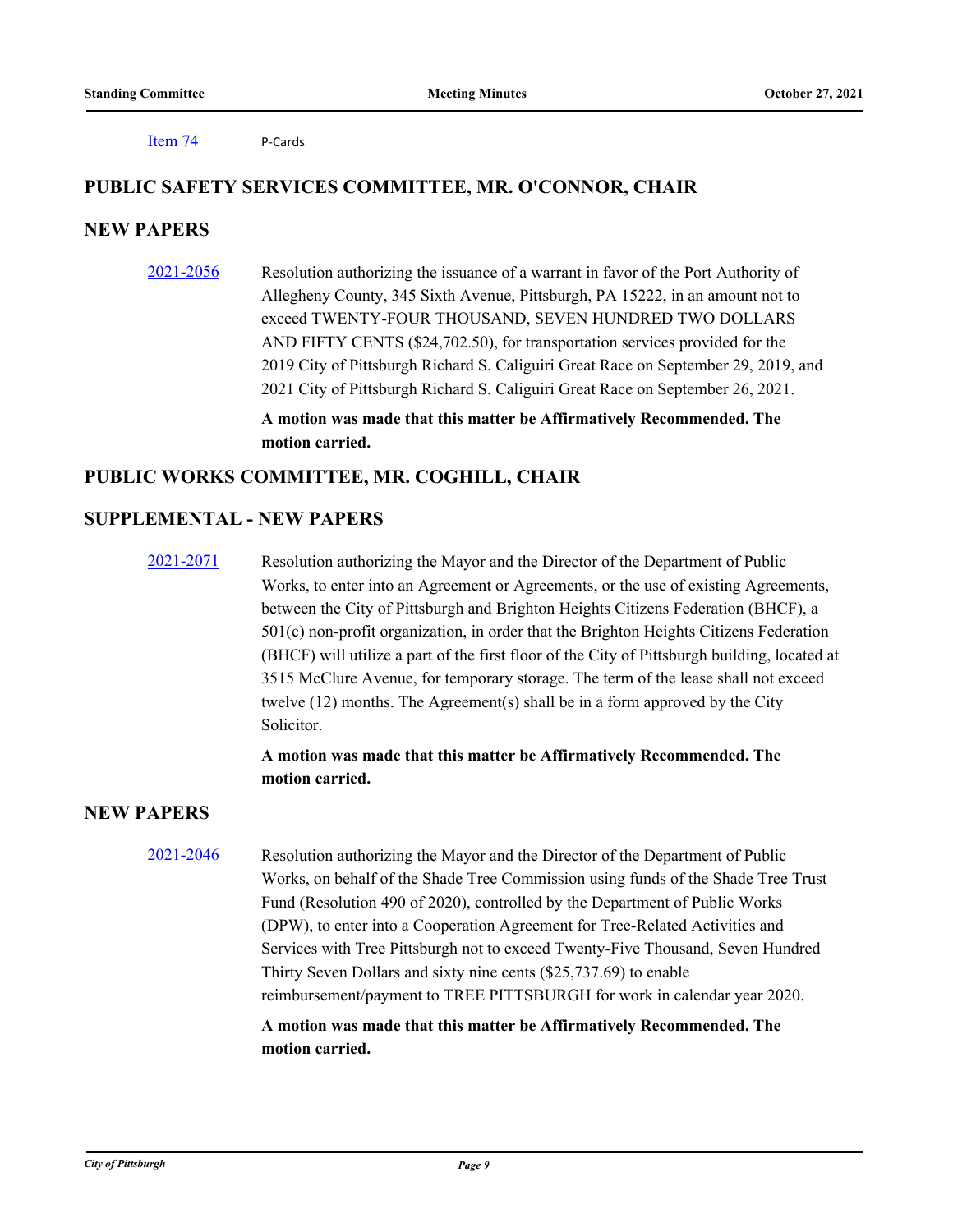[2021-2047](http://pittsburgh.legistar.com/gateway.aspx?m=l&id=/matter.aspx?key=26924) Resolution authorizing the Mayor and Director of the Department of Mobility and Infrastructure (DOMI) to execute relevant agreements to receive grant funding from the Pennsylvania Department of Transportation's Green Light - Go Grant for the Fiber Network Expansion Project further providing for an agreement and expenditures not to exceed TWO HUNDRED SIXTY SIX THOUSAND SEVEN HUNDRED THIRTY SIX (\$266,736.00) dollars for this stated purpose. The grant requires a match from the City of Pittsburgh in the amount of SIXTY SIX THOUSAND SIX HUNDRED EIGHTY FOUR (\$66,684.00) dollars for a total project cost of THREE HUNDRED THIRTY THREE THOUSAND FOUR HUNDRED TWENTY (\$333,420.00) dollars for this stated purpose.

#### **A motion was made that this matter be Affirmatively Recommended. The motion carried.**

[2021-2048](http://pittsburgh.legistar.com/gateway.aspx?m=l&id=/matter.aspx?key=26925) Resolution authorizing the Mayor and Director of the Department of Mobility and Infrastructure (DOMI) to execute relevant agreements to receive grant funding from the Pennsylvania Department of Transportation's Green Light - Go Grant for the East End Signal Retiming Project further providing for an agreement and expenditures not to exceed ONE HUNDRED THIRTY TWO THOUSAND (\$132,000.00) dollars for this stated purpose. The grant requires a match from the City of Pittsburgh in the amount of THIRTY THREE THOUSAND (\$33,000.00) dollars for a total project cost of ONE HUNDRED SIXTY FIVE THOUSAND (\$165,000.00) dollars for this stated purpose.

#### **A motion was made that this matter be Affirmatively Recommended. The motion carried.**

[2021-2049](http://pittsburgh.legistar.com/gateway.aspx?m=l&id=/matter.aspx?key=26926) Resolution amending Resolution 22 of 2020, entitled "authorizing the Mayor and Director of the Department of Mobility and Infrastructure to execute relevant agreements with the Redevelopment Authority of Allegheny County to receive grant funding to support Homewood Complete Streets Planning project" to increase the amount of grant funding received.

> **A motion was made that this matter be Affirmatively Recommended. The motion carried.**

#### **HUMAN RESOURCES COMMITTEE, MR. KRAUS, CHAIR**

#### **NEW PAPERS**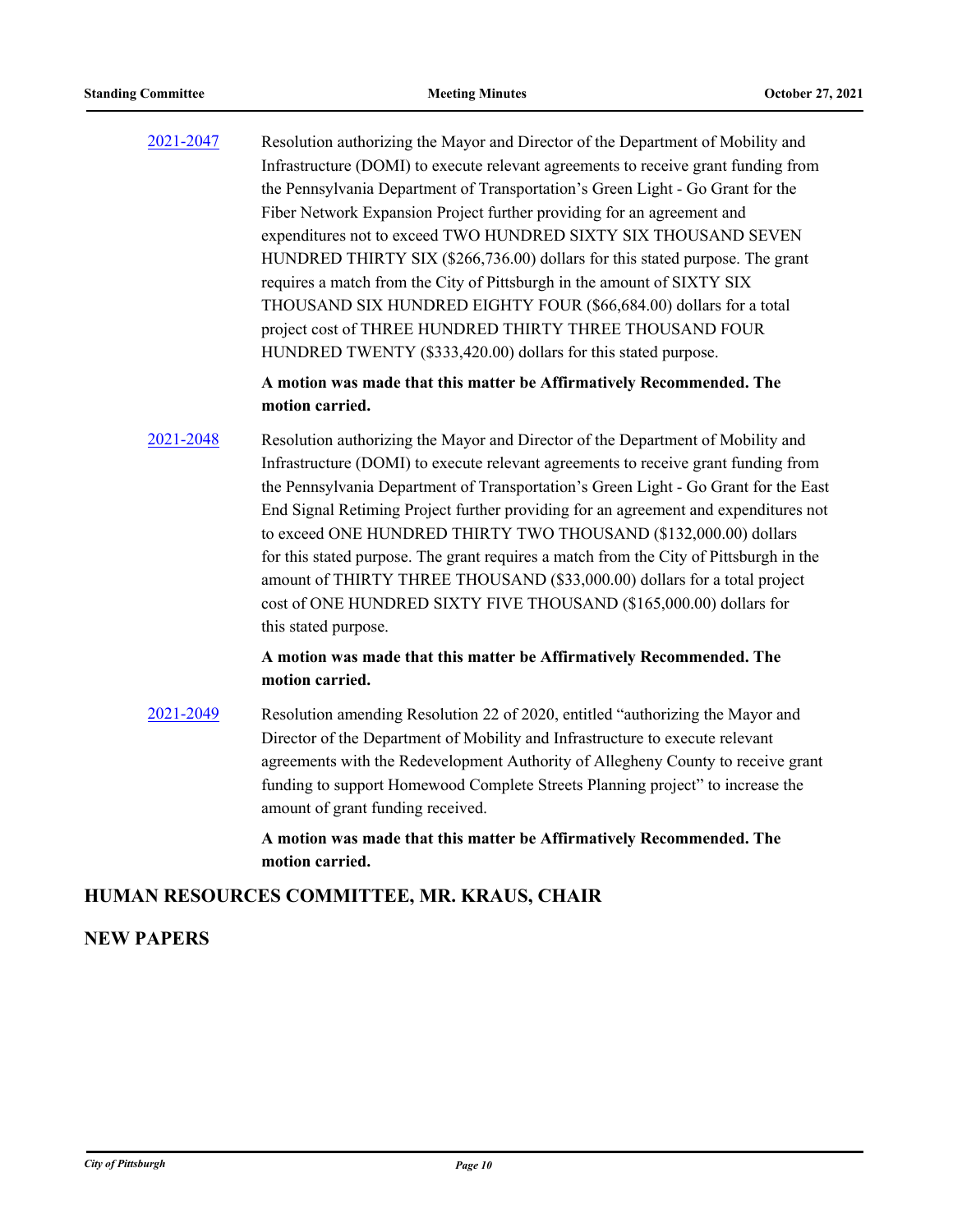[2021-2052](http://pittsburgh.legistar.com/gateway.aspx?m=l&id=/matter.aspx?key=26929) Resolution amending Resolution No. 800 of 2017 (effective December 28, 2017), which authorized the City of Pittsburgh to enter into a Professional Services Agreement(s) with UPMC Benefits Management Services, Inc. d/b/a WorkPartners for services relating to the administration of the City's workers' compensation program, pursuant to the Pennsylvania Workers' Compensation Act, by increasing the cost by a sum not to exceed Three Million Three Hundred Fifty Thousand Six Hundred Sixty-Two Dollars (\$3,350,662.00) for an additional three years of service **A motion was made that this matter be Affirmatively Recommended. The** 

# **LAND USE AND ECONOMIC DEVELOPMENT COMMITTEE, MR. WILSON, CHAIR**

**motion carried.**

#### **NEW PAPERS**

[2021-2057](http://pittsburgh.legistar.com/gateway.aspx?m=l&id=/matter.aspx?key=26934) Resolution authorizing the Mayor and the Department of City Planning to execute relevant agreements to receive grant funding from the U.S. Department of Agriculture Natural Resources Conservation Service Community Compost and Food Waste Reduction grant program to support a municipal composting program feasibility study and further providing for an agreement and expenditures not to exceed NINETY THOUSAND (\$90,000.00) dollars for this stated purpose. The grant requires an in-kind match from the City of Pittsburgh in the amount of TWENTY EIGHT THOUSAND (\$28,000.00) dollars for this stated purpose.

#### **A motion was made that this matter be Affirmatively Recommended. The motion carried.**

[2021-2060](http://pittsburgh.legistar.com/gateway.aspx?m=l&id=/matter.aspx?key=26937) Ordinance amending the Pittsburgh Code, Title Seven: Business Licensing, Article X: Rental of Residential Housing, Chapter 781: Residential Housing Rental Permit Program to change the fee for rental permit registration so as to reflect current practices in accordance with Chapter 170: Fees.

> **A motion was made that this matter be Affirmatively Recommended. The motion carried.**

# **INNOVATION, PERFORMANCE AND ASSET MANAGEMENT COMMITTEE, MRS. STRASSBURGER, CHAIR**

#### **DEFERRED PAPERS**